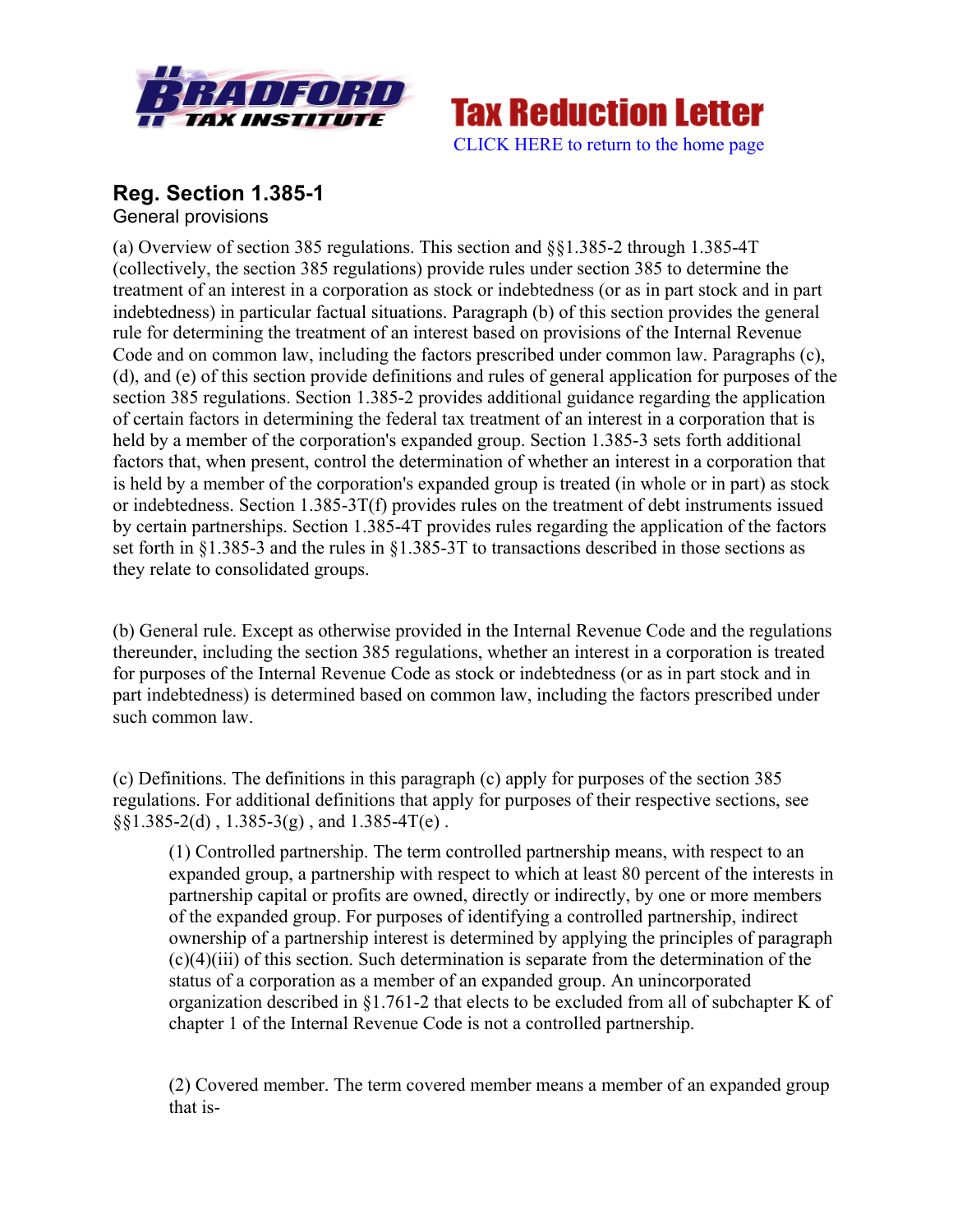(i) A domestic corporation; and

(ii) [Reserved]

(3) Disregarded entity. The term disregarded entity means a business entity (as defined in §301.7701-2(a) of this chapter) that is disregarded as an entity separate from its owner for federal income tax purposes under §§301.7701-1 through 301.7701-3 of this chapter.

(4) Expanded group.

(i) In general. The term expanded group means one or more chains of corporations (other than corporations described in section 1504(b)(8)) connected through stock ownership with a common parent corporation not described in section 1504(b)(6) or (b)(8) (an expanded group parent), but only if-

(A) The expanded group parent owns directly or indirectly stock meeting the requirements of section  $1504(a)(2)$  (modified by substituting "or" for "and" in section  $1504(a)(2)(A)$  in at least one of the other corporations; and

(B) Stock meeting the requirements of section 1504(a)(2) (modified by substituting "or" for "and" in section  $1504(a)(2)(A)$  in each of the other corporations (except the expanded group parent) is owned directly or indirectly by one or more of the other corporations.

(ii) Definition of stock. For purposes of paragraph  $(c)(4)(i)$  of this section, the term stock has the same meaning as "stock" in section 1504 (without regard to §1.1504-4) and all shares of stock within a single class are considered to have the same value. Thus, control premiums and minority and blockage discounts within a single class are not taken into account.

(iii) Indirect stock ownership. For purposes of paragraph  $(c)(4)(i)$  of this section, indirect stock ownership is determined by applying the constructive ownership rules of section 318(a) with the following modifications:

(A) Section 318(a)(1) and (a)(3) do not apply except as set forth in paragraph  $(c)(4)(v)$  of this section;

(B) Section 318(a)(2)(C) applies by substituting "5 percent" for "50 percent;" and

(C) Section  $318(a)(4)$  only applies to options (as defined in  $\S 1.1504-4(d)$ ) that are reasonably certain to be exercised as described in  $\S 1.1504-4(g)$ .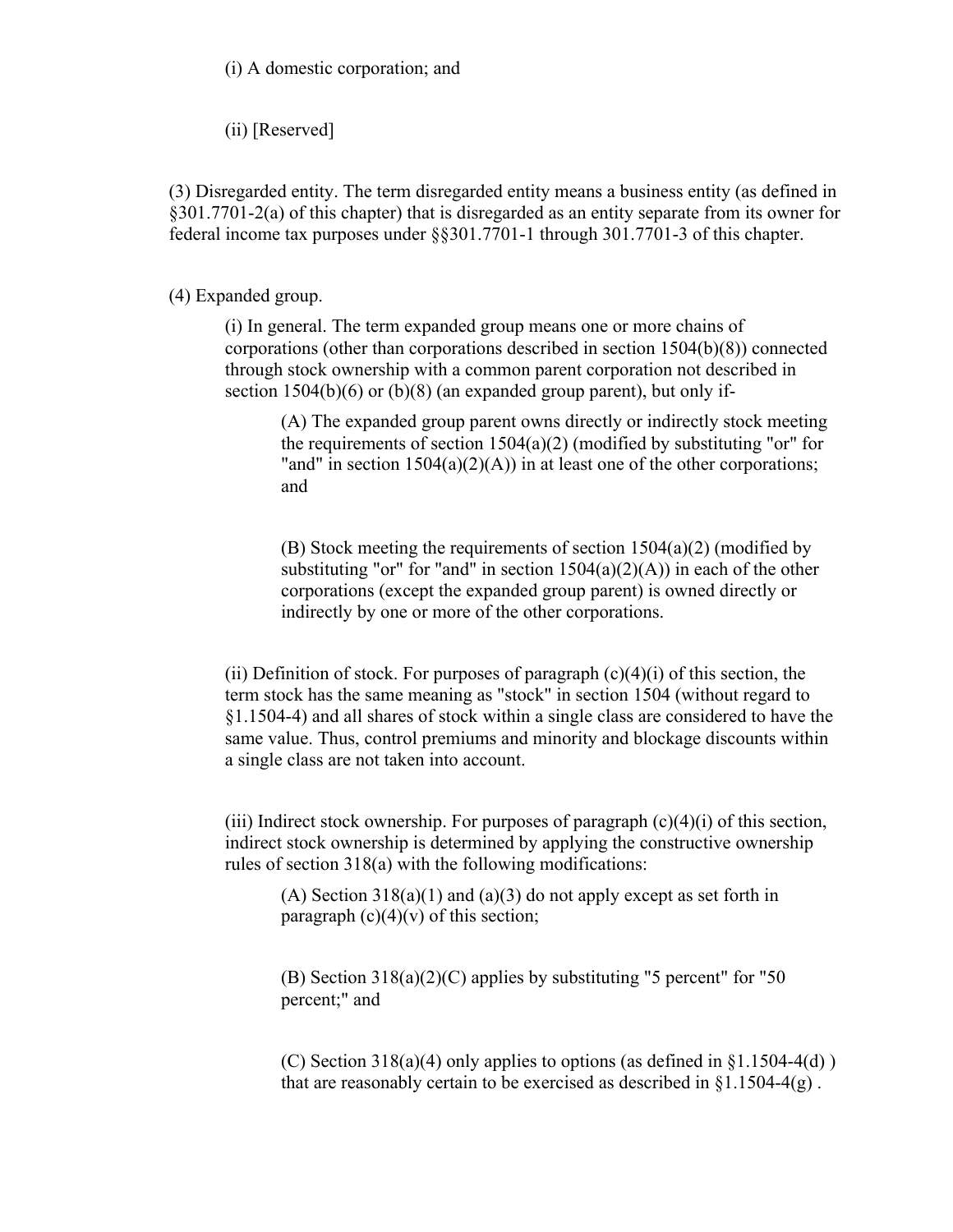(iv) Member of an expanded group or expanded group member. The expanded group parent and each of the other corporations described in paragraphs  $(c)(4)(i)(A)$  and  $(c)(4)(i)(B)$  of this section is a member of an expanded group (also referred to as an expanded group member). For purposes of the section 385 regulations, a corporation is a member of an expanded group if it is described in this paragraph (c)(4)(iv) of this section immediately before the relevant time for determining membership (for example, immediately before the issuance of an EGI (as defined in  $\S1.385-2(d)(3)$ ) or a debt instrument (as defined in  $\S1.385 3(g)(4)$ ) or immediately before a distribution or acquisition that may be subject to  $$1.385-3(b)(2)$  or  $(3)$ ).

(v) Brother-sister groups with non-corporate owners. [Reserved]

(vi) Special rule for indirect ownership through options for certain members of consolidated groups. In the case of an option of which a member of a consolidated group, other than the common parent, is the issuing corporation (as defined in  $§1.1504-4(c)(1)$ , section 318(a)(4) only applies (for purposes of applying paragraph  $(c)(4)(iii)(C)$  of this section) to the option if the option is treated as stock or as exercised under §1.1504-4(b) for purposes of determining whether a corporation is a member of an affiliated group.

(vii) Examples. The following examples illustrate the rules of this paragraph (c)(4). Except as otherwise stated, for purposes of the examples in this paragraph (c)(4)(vii), all persons described are corporations that have a single class of stock outstanding and file separate federal tax returns and are not described in section  $1504(b)(6)$  or (b)(8). In addition, the stock of each publicly traded corporation is widely held such that no person directly or indirectly owns stock in the publicly traded corporation meeting the requirements of section  $1504(a)(2)$  (as modified by this paragraph  $(c)(4)$ ).

Example (1). Two different expanded group parents.

(i) Facts. P has two classes of common stock outstanding: Class A and Class B. X, a publicly traded corporation, directly owns all shares of P's Class A common stock, which is high-vote common stock representing 85% of the vote and 15% of the value of the stock of P. Y, a publicly traded corporation, directly owns all shares of P's Class B common stock, which is lowvote common stock representing 15% of the vote and 85% of the value of the stock of P. P directly owns 100% of the stock of S1.

(ii) Analysis. X owns directly 85% of the vote of the stock of P, which is stock meeting the requirements of section 1504(a)(2) (as modified by paragraph  $(c)(4)(i)(A)$  of this section). Therefore, X is an expanded group parent described in paragraph  $(c)(4)(i)$  of this section with respect to P. Y owns 85% of the value of the stock of P, which is stock meeting the requirements of section  $1504(a)(2)$ (as modified by paragraph  $(c)(4)(i)(A)$  of this section). Therefore, Y is also an expanded group parent described in paragraph  $(c)(4)(i)$  of this section with respect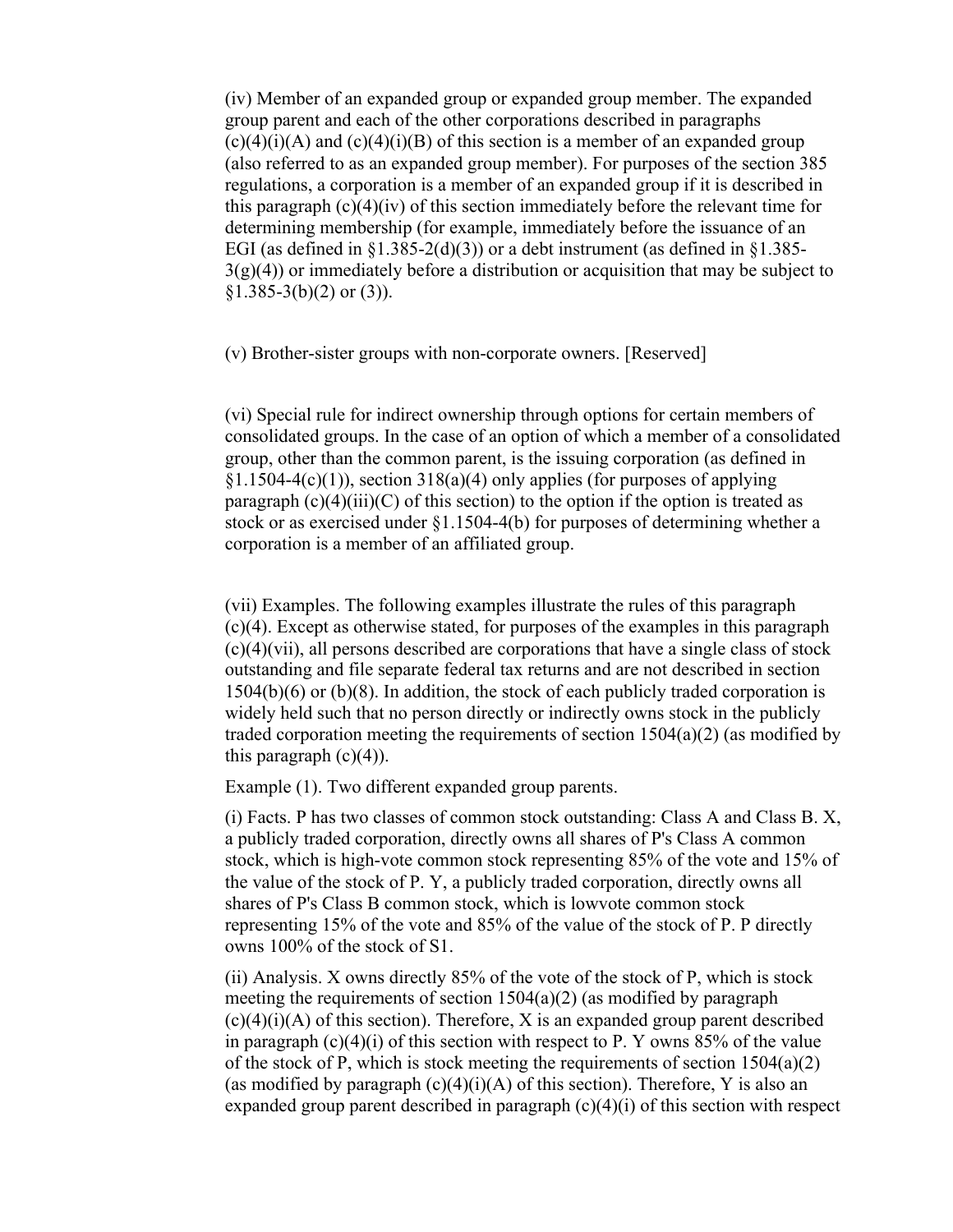to P. P owns directly 100% of the voting power and value of the stock of S1, which is stock meeting the requirements of section  $1504(a)(2)$  (as modified by paragraph  $(c)(4)(i)(B)$  of this section). Therefore, X, P, and S1 constitute an expanded group as defined in paragraph  $(c)(4)(i)$  of this section. Additionally, Y, P, and S1 constitute an expanded group as defined in paragraph (c)(4) of this section. X and Y are not members of the same expanded group under paragraph (c)(4) of this section because X does not directly or indirectly own any of the stock of Y and Y does not directly or indirectly own any of the stock of X, such that X and Y do not comprise a chain of corporations described in paragraph  $(c)(4)(i)$  of this section.

Example (2). Inclusion of a REIT within an expanded group.

(i) Facts. All of the stock of P is publicly traded. In addition to other assets representing 85% of the value of its total assets, P directly owns all of the stock of S1. S1 owns 99% of the stock of S2. The remaining 1% of the stock of S2 is owned by 100 unrelated individuals. In addition to other assets representing 85% of the value of its total assets, S2 owns all of the stock of S3, which has elected to be treated as a taxable REIT subsidiary of S2 under section 856(l)(1). Both P and S2 are real estate investment trusts described in section 1504(b)(6).

(ii) Analysis. P directly owns 100% of the stock of S1. However, under paragraph (c)(4)(i) of this section, P cannot be the expanded group parent because P is a real estate investment trust described in section 1504(b)(6). Because no other corporation owns stock in P meeting the requirements described in paragraph  $(c)(4)(i)$  of this section, P is not an expanded group member. S1 directly owns 99% of the stock of S2, which is stock meeting the requirements of section  $1504(a)(2)$  (as modified by paragraph  $(c)(4)(i)(A)$  of this section). Although S2 is a corporation described in section 1504(b)(6), a corporation described in section 1504(b)(6) may be a member of an expanded group described under paragraph (c)(4)(i) of this section provided the corporation is not the expanded group parent. In this case, S1 is the expanded group parent. S2 directly owns 100% of the stock of S3, which is stock meeting the requirements of section 1504(a)(2) (as modified by paragraph (c)(4)(i)(B) of this section). Therefore, S1, S2, and S3 constitute an expanded group as defined in paragraph (c)(4) of this section.

Example (3). Attribution of hook stock.

(i) Facts. P, a publicly traded corporation, directly owns 50% of the stock of S1. S1 directly owns 100% of the stock of S2. S2 directly owns the remaining 50% of the stock of S1.

(ii) Analysis.

(A) P directly owns 50% of the stock of S1. Under paragraph  $(c)(4)(iii)$  of this section (which applies section  $318(a)(2)$  with modifications), P constructively owns 50% of the stock of S2 because P directly owns 50% of the stock of S1, which directly owns 100% of S2. Under section  $318(a)(5)(A)$ , stock constructively owned by P by reason of the application of section  $318(a)(2)$  is, for purposes of section  $318(a)(2)$ , considered as actually owned by P.

(B) S2 directly owns 50% of the stock of S1. Thus, under paragraph  $(c)(4)(iii)$  of this section, P is treated as constructively owning an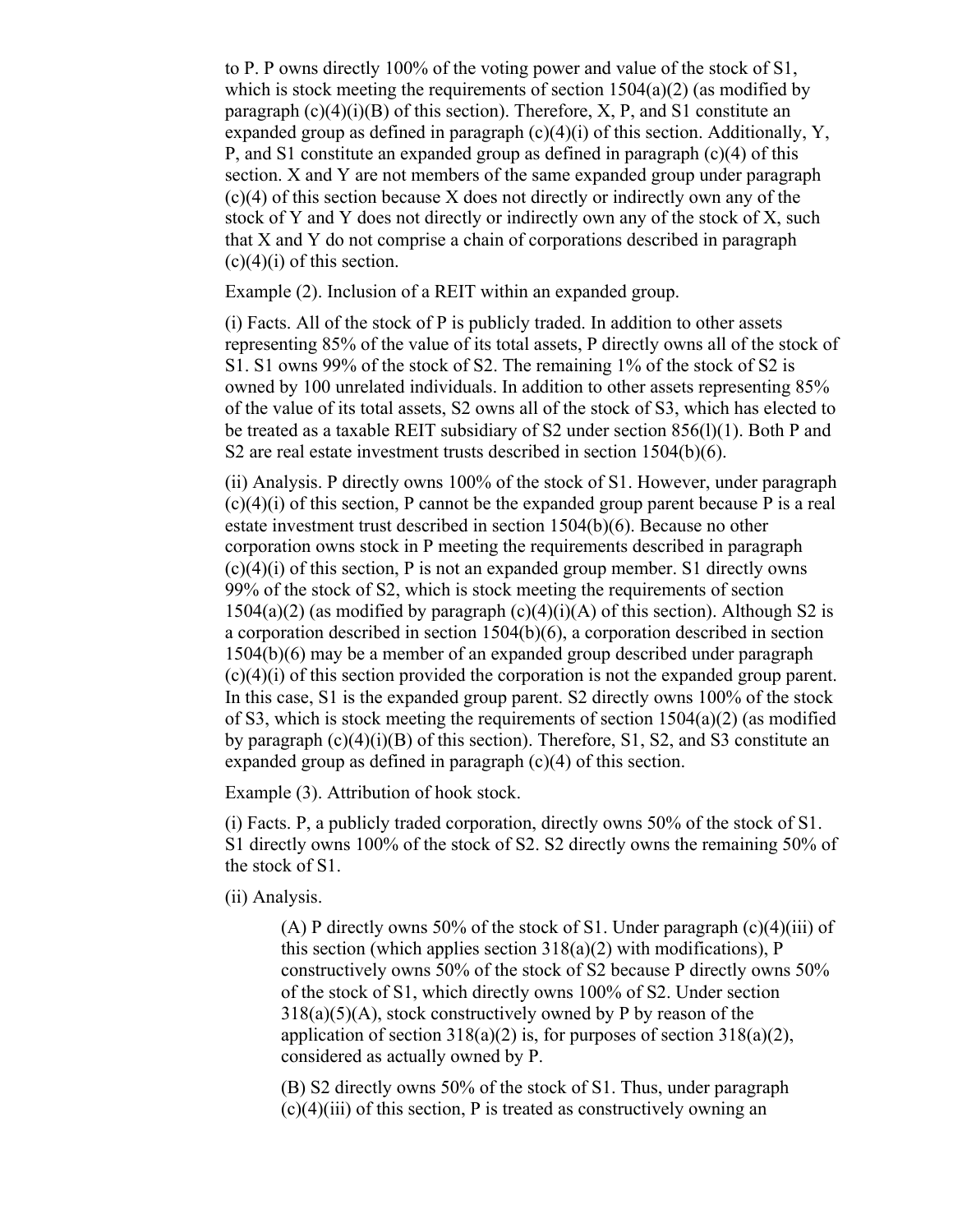additional 25% of the stock of S1. For purposes of determining the expanded group, P's ownership must be recalculated treating the additional 25% of S1 stock as actually owned. Under the second application of section  $318(a)(2)(C)$  as modified by paragraph  $(c)(4)(iii)$  of this section, P constructively owns an additional 12.5% of the stock of S1 as follows: 25% (P's new attributed ownership of S1) x 100% (S1's ownership of S2) x 50% (S2's ownership of S1) = 12.5%. After two iterations, P's ownership in S1 is 87.5% (50% direct ownership + 25% first order constructive ownership  $+ 12.5\%$  second order constructive ownership) and thus S1 is a member of the expanded group that includes P and S2. Subsequent iterative calculations of P's ownership, treating constructive ownership as actual ownership, would demonstrate that P owns, directly and indirectly, 100% of the stock of S1. P, S1, and S2 therefore constitute an expanded group as defined in paragraph  $(c)(4)$  of this section and P is the expanded group parent.

Example (4). Attribution of hook stock when an intermediary has multiple owners.

(i) Facts. The facts are the same as in Example 3, except that P directly owns only 25% of the stock of S1. X, a corporation unrelated to P, also directly owns 25% of the stock of S1.

(ii) Analysis.

(A) P and X each directly owns 25% of the stock of S1. Under paragraph  $(c)(4)(iii)$  of this section, P and X each constructively owns 25% of the stock of S2 because P and X each directly owns 25% of the stock of S1, which directly owns 100% of the stock of S2. Under section  $318(a)(5)(A)$ , stock constructively owned by P or X by reason of the application of section  $318(a)(2)$  is, for purposes of section  $318(a)(2)$ , considered as actually owned by P or X, respectively.

(B) S2 directly owns 50% of the stock of S1. Thus, under paragraph  $(c)(4)(iii)$  of this section, P and X each is treated as constructively owning an additional 12.5% of the stock of S1. Under a second application of section  $318(a)(2)(C)$  as modified by paragraph  $(c)(4)(iii)$  of this section, P and X each constructively owns an additional 6.25% of the stock of S1 as follows:  $12.5\%$  (each of P's and X's new attributed ownership of S1) x 100% (S1's ownership of S2) x 50% (S2's ownership of S1) =  $6.25\%$ . After two iterations, each of P's and X's ownership in S1 is 43.75% (25% direct ownership  $+ 12.5\%$  first order constructive ownership  $+ 6.25\%$ second order constructive ownership). Subsequent iterative calculations of each of P's and X's ownership, treating constructive ownership as actual ownership, would demonstrate that P and X each owns, directly and indirectly, 50% of the stock of S1.

(C) S1 and S2 constitute an expanded group as defined under paragraph  $(c)(4)(i)$  of this section because S1 directly owns 100% of the stock of S2. S1 is the expanded group parent of the expanded group and neither P nor X are a member of the expanded group that includes S1 and S2.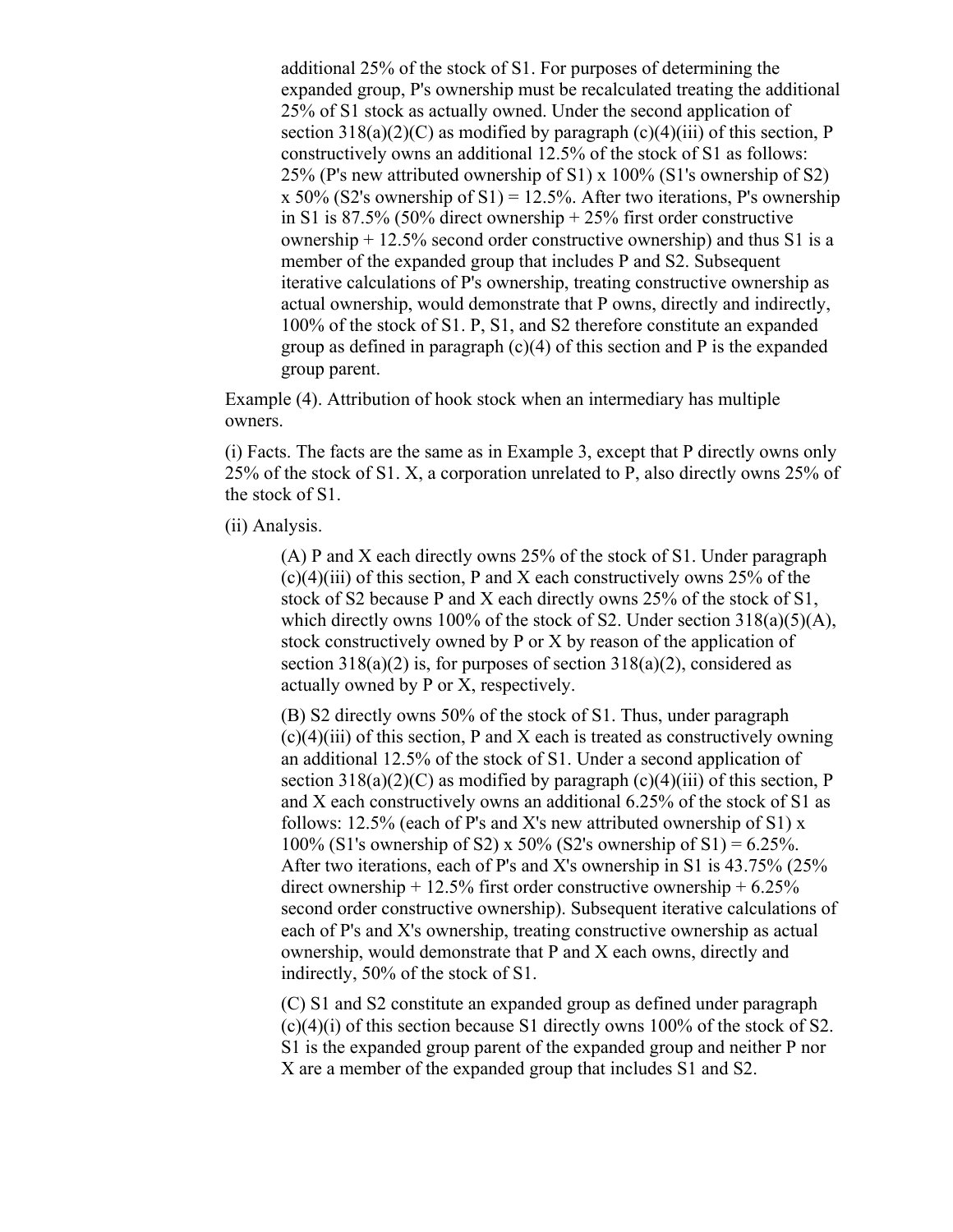(5)Regarded owner. The term regarded owner means a person (which cannot be a disregarded entity) that is the single owner (within the meaning of  $8301.7701-2(c)(2)(i)$ of this chapter) of a disregarded entity.

## (d) Treatment of deemed exchanges.

(1) Debt instrument deemed to be exchanged for stock.

(i) In general. If a debt instrument (as defined in  $\S$ 1.385-3(g)(4)) or an EGI (as defined in  $\S1.385-2(d)(3)$  is deemed to be exchanged under the section 385 regulations, in whole or in part, for stock, the holder is treated for all federal tax purposes as having realized an amount equal to the holder's adjusted basis in that portion of the debt instrument or EGI as of the date of the deemed exchange (and as having basis in the stock deemed to be received equal to that amount), and, except as provided in paragraph  $(d)(1)(iv)(B)$  of this section, the issuer is treated for all federal tax purposes as having retired that portion of the debt instrument or EGI for an amount equal to its adjusted issue price as of the date of the deemed exchange. In addition, neither party accounts for any accrued but unpaid qualified stated interest on the debt instrument or EGI or any foreign exchange gain or loss with respect to that accrued but unpaid qualified stated interest (if any) as of the deemed exchange. This paragraph  $(d)(1)(i)$  does not affect the rules that otherwise apply to the debt instrument or EGI prior to the date of the deemed exchange (for example, this paragraph  $(d)(1)(i)$  does not affect the issuer's deduction of accrued but unpaid qualified stated interest otherwise deductible prior to the date of the deemed exchange). Moreover, the stock issued in the deemed exchange is not treated as a payment of accrued but unpaid original issue discount or qualified stated interest on the debt instrument or EGI for federal tax purposes.

(ii) Section 988. Notwithstanding the first sentence of paragraph  $(d)(1)(i)$  of this section, the rules of  $\S1.988-2(b)(13)$  apply to require the holder and the issuer of a debt instrument or an EGI that is deemed to be exchanged under the section 385 regulations, in whole or in part, for stock to recognize any exchange gain or loss, other than any exchange gain or loss with respect to accrued but unpaid qualified stated interest that is not taken into account under paragraph  $(d)(1)(i)$  of this section at the time of the deemed exchange. For purposes of this paragraph  $(d)(1)(ii)$ , in applying  $(1.988-2(b)(13))$  the exchange gain or loss under section 988 is treated as the total gain or loss on the exchange.

(iii) Section  $108(e)(8)$ . For purposes of section  $108(e)(8)$ , if the issuer of a debt instrument or EGI is treated as having retired all or a portion of the debt instrument or EGI in exchange for stock under paragraph  $(d)(1)(i)$  of this section, the stock is treated as having a fair market value equal to the adjusted issue price of that portion of the debt instrument or EGI as of the date of the deemed exchange.

(iv) Issuer of stock deemed exchanged for debt. For purposes of applying paragraph  $(d)(1)(i)$  of this section